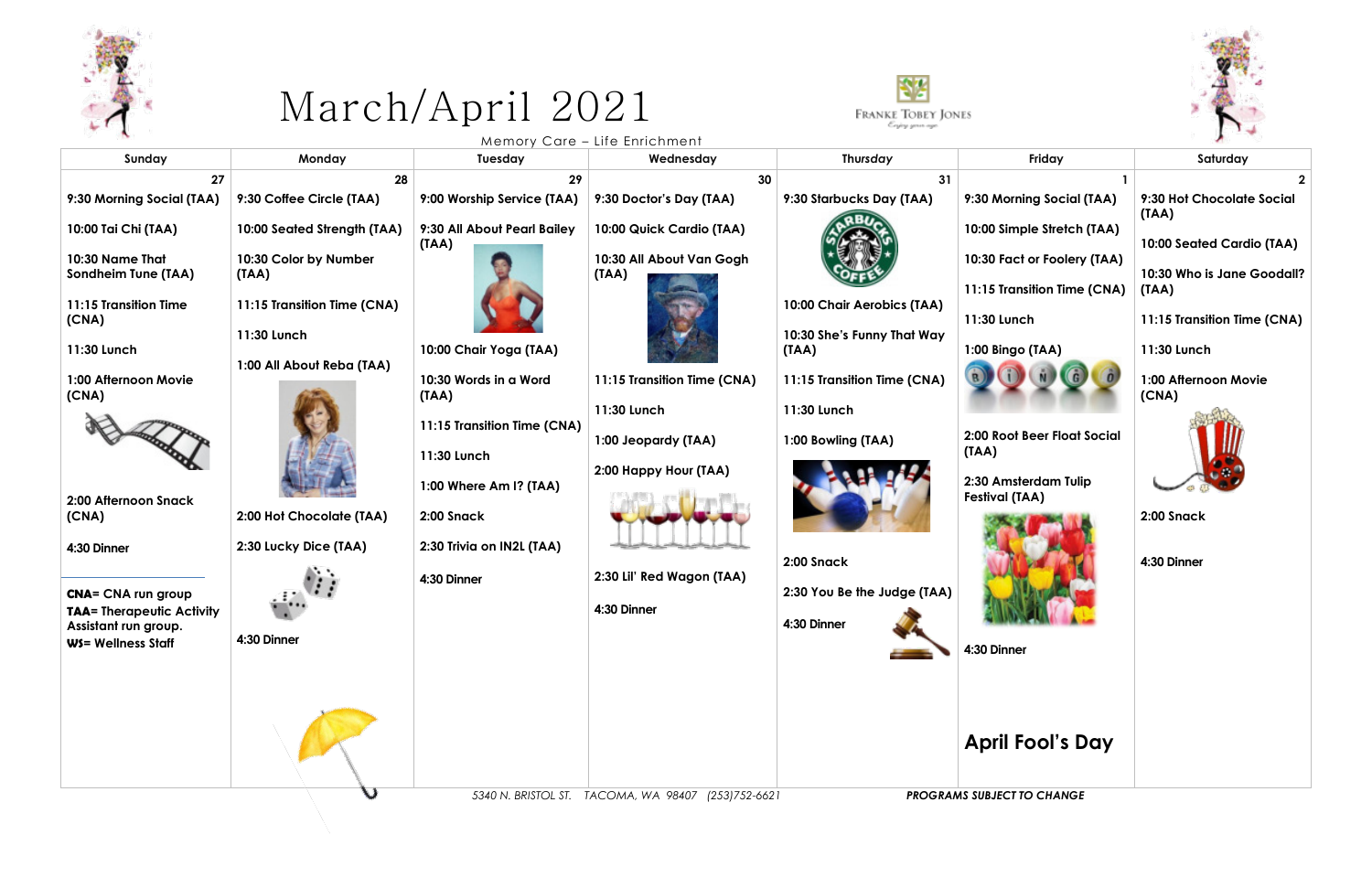

 *5340 N. BRISTOL ST. TACOMA, WA 98407 (253)752-6621 PROGRAMS SUBJECT TO CHANGE*

U





| Sunday                                                        | Monday                            | Tuesday                                          | Wednesday                                           | <b>Thursday</b>                        | Friday                                            | Saturday                                            |
|---------------------------------------------------------------|-----------------------------------|--------------------------------------------------|-----------------------------------------------------|----------------------------------------|---------------------------------------------------|-----------------------------------------------------|
|                                                               |                                   | 5                                                |                                                     |                                        |                                                   |                                                     |
| 9:30 Coffee Circle (TAA)                                      | 9:30 Morning News (TAA)           | 9:00 Worship Service &<br><b>Communion (TAA)</b> | 9:30 Tartan Day (TAA)                               | 9:30 All About Billie Holiday<br>(TAA) | 9:30 Pick Up a Penny Day<br>(TAA)                 | 9:30 Morning Social (TAA)                           |
|                                                               | 10:00 Ger Your Groove On<br>(TAA) | 9:30 Coffee Circle (TAA)                         | 10:00 Chair Dancing (TAA)<br>10:30 Art in Amsterdam | 10:00 Quick Cardio (TAA)               | 10:00 Simple Stretch (TAA)                        | 10:00 Chair Zumba (TAA)<br>10:30 The Price is Right |
| 10:00 Morning Exercises                                       | 10:30 Comedy<br>Queen:            | 10:00 Chair Cardio (TAA)                         | (TAA)                                               | 10:15 Music with<br>Anne & Gaye (TAA)  | 10:30 Food for Thought<br>(TAA)                   | (CNA)                                               |
| (TAA)<br>10:30 Category Trivia (TAA)                          | <b>Carol Burnett</b><br>(TAA)     | 10:30 Name That Instrument<br>(TAA)              |                                                     |                                        | 11:15 Transition Time (CNA)                       | 11:15 Transition Time (CNA)<br>11:30 Lunch          |
| 11:15 Transition Time (CNA)                                   | 11:15 Transition Time (CNA)       | 11:15 Transition Time (CNA)                      |                                                     |                                        | 11:30 Lunch                                       | 1:00 Afternoon Movie                                |
| 11:30 Lunch                                                   | 11:30 Lunch                       | 11:30 Lunch<br>1:00 Bingo (TAA)                  | 11:15 Transition Time (CNA)                         | 11:15 Transition Time (CNA)            | 1:00 Name That Tune (TAA)<br>2:00 Afternoon Snack |                                                     |
| 1:00 Afternoon Movie                                          | 1:00 Who am I? (TAA)              |                                                  | 11:30 Lunch                                         | 11:30 Lunch                            | 2:30 Send a Card Day (TAA)                        |                                                     |
| 2:00 Snack                                                    | 2:00 Music with Marty             |                                                  | 1:00 Abstract Art Project<br>(IAA)                  | 1:00 Star of the Month (TAA)           | 4:30 Dinner                                       | 2:00 Snack                                          |
| 4:30 Dinner                                                   | (TAA)                             | 2:00 Snack                                       | 2:00 Happy Hour                                     |                                        |                                                   | 4:30 Dinner                                         |
| <b>CNA= CNA run group</b><br><b>TAA= Therapeutic Activity</b> |                                   | 2:30 All About Helen Keller<br>(IAA)             |                                                     |                                        |                                                   |                                                     |
| Assistant run group.<br>WS= Wellness Staff                    | 4:30 Dinner                       | 3:00 Music with John<br>(IAA)                    |                                                     |                                        |                                                   |                                                     |
|                                                               |                                   |                                                  | 2:30 Wiser Now Wednesday<br>(TAA)                   | 2:00 Snack<br>2:30 Spring Flower Table |                                                   |                                                     |
|                                                               |                                   |                                                  | 4:30 Dinner                                         | <b>Arrangements (TAA)</b>              |                                                   |                                                     |
|                                                               |                                   | 4:30 Dinner                                      |                                                     | 4:30 Dinner                            |                                                   |                                                     |

## *April 2021*

Memory Care- Life Enrichment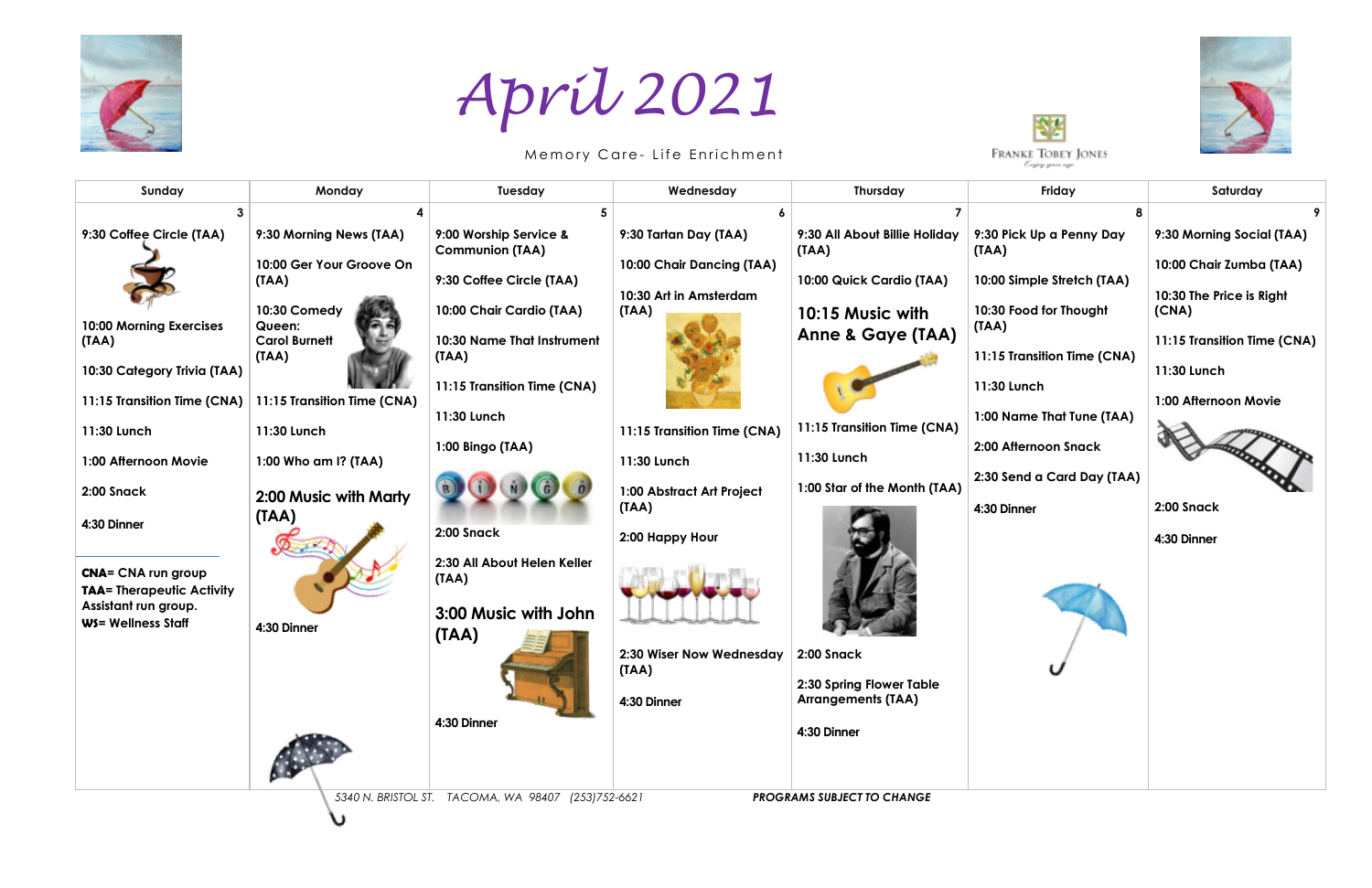

## $Apri1 2021$



ν

| Sunday                                                                                                                                                                              | Monday                                                                                                                                        | Memory Care - Life Enrichment<br>Tuesday                                                                                                                                                                   | Wednesday                                                                                                                                                        | Thursday                                                                                                                             | Friday                                                                                                                                                                     | Saturday                                                                                                                                         |
|-------------------------------------------------------------------------------------------------------------------------------------------------------------------------------------|-----------------------------------------------------------------------------------------------------------------------------------------------|------------------------------------------------------------------------------------------------------------------------------------------------------------------------------------------------------------|------------------------------------------------------------------------------------------------------------------------------------------------------------------|--------------------------------------------------------------------------------------------------------------------------------------|----------------------------------------------------------------------------------------------------------------------------------------------------------------------------|--------------------------------------------------------------------------------------------------------------------------------------------------|
| 10 <sup>°</sup><br>9:30 Coffee Circle (TAA)                                                                                                                                         | 11<br>9:30 Morning News (TAA)                                                                                                                 | 12<br>9:00 Worship Service (TAA)                                                                                                                                                                           | 13<br>9:30 News Review (TAA)                                                                                                                                     | 14<br>9:30 Morning Social (TAA)                                                                                                      | 15<br>9:30 Good News (TAA)                                                                                                                                                 | 16<br>9:30 Henry Mancini Day                                                                                                                     |
| <b>10:00 Seated Exercise</b><br>(TAA)<br>10:30 Live Theater<br>with Cindy Arnold<br>11:15 Transition Time (CNA)<br>11:30 Lunch<br>1:00 Afternoon Movie<br>2:00 Snack<br>4:30 Dinner | 10:00 Quick Cardio (TAA)<br>10:30 Cycle of Faith (TAA)<br>11:15 Transition Time (CNA)<br>11:30 Lunch<br>1:00 Singin' in the Rain Fun<br>(TAA) | 9:30 Coffee and Chats<br>(TAA)<br>10:00 Flyball (TAA)<br>10:30 Listening to Jazz<br>(TAA)<br>11:15 Transition Time (CNA)<br>11:30 Lunch<br>1:00 What Am I? (TAA)<br>2:00 Snack<br>2:30 Roosevelt Day (TAA) | 10:00 Seated Strength (TAA)<br>10:30 Spring Trivia on IN2L<br>(TAA)<br>11:15 Transition Time (CNA)<br>11:30 Lunch<br>1:00 Random Trivia (TAA)<br>2:00 Happy Hour | 10:00 Chair Aerobics (TAA)<br>10:30 Totally Tulips (TAA)<br>11:15 Transition Time (CNA)<br>11:30 Lunch<br>1:00 Jackie Robinson (TAA) | 10:00 Chair Zumba (TAA)<br>10:30 Bingo (TAA)<br>11:15 Transition Time (CNA)<br>11:30 Lunch<br>1:00 All About Passover<br>(TAA)<br>2:00 Snack<br>2:30 Piggy Bankers on IN2L | (TAA)<br>10:00 Simple Stretches<br>(TAA)<br>10:30 Color by Number<br>(TAA)<br>11:15 Transition Time (CNA)<br>11:30 Lunch<br>1:00 Afternoon Movie |
| <b>CNA= CNA run group</b><br><b>TAA= Therapeutic Activity</b><br>Assistant run group.<br><b>WS= Wellness Staff</b>                                                                  | 2:00 Margarita Monday<br>(TAA)<br>2:30 Ramadan Art Project<br>(TAA)<br>4:30 Dinner                                                            | 4:30 Dinner                                                                                                                                                                                                | 2:30 Day of Pink (TAA)<br>4:30 Dinner                                                                                                                            | 2:00 Snack<br>2:30 First Dictionary Day<br>(TAA)<br><b>DICTIONARY</b><br>THE ENGLY<br><b>LANGUAD</b><br>4:30 Dinner                  | (TAA)<br>4:30 Dinner<br><b>Passover Begins</b><br><b>Good Friday</b>                                                                                                       | 2:00 Snack<br>4:30 Dinner                                                                                                                        |

 $\begin{matrix} \text{FRANKE}\ \text{TOBEY}\ \text{JONES}\ \\ \text{\it{C-jéry given age}} \end{matrix}$ 

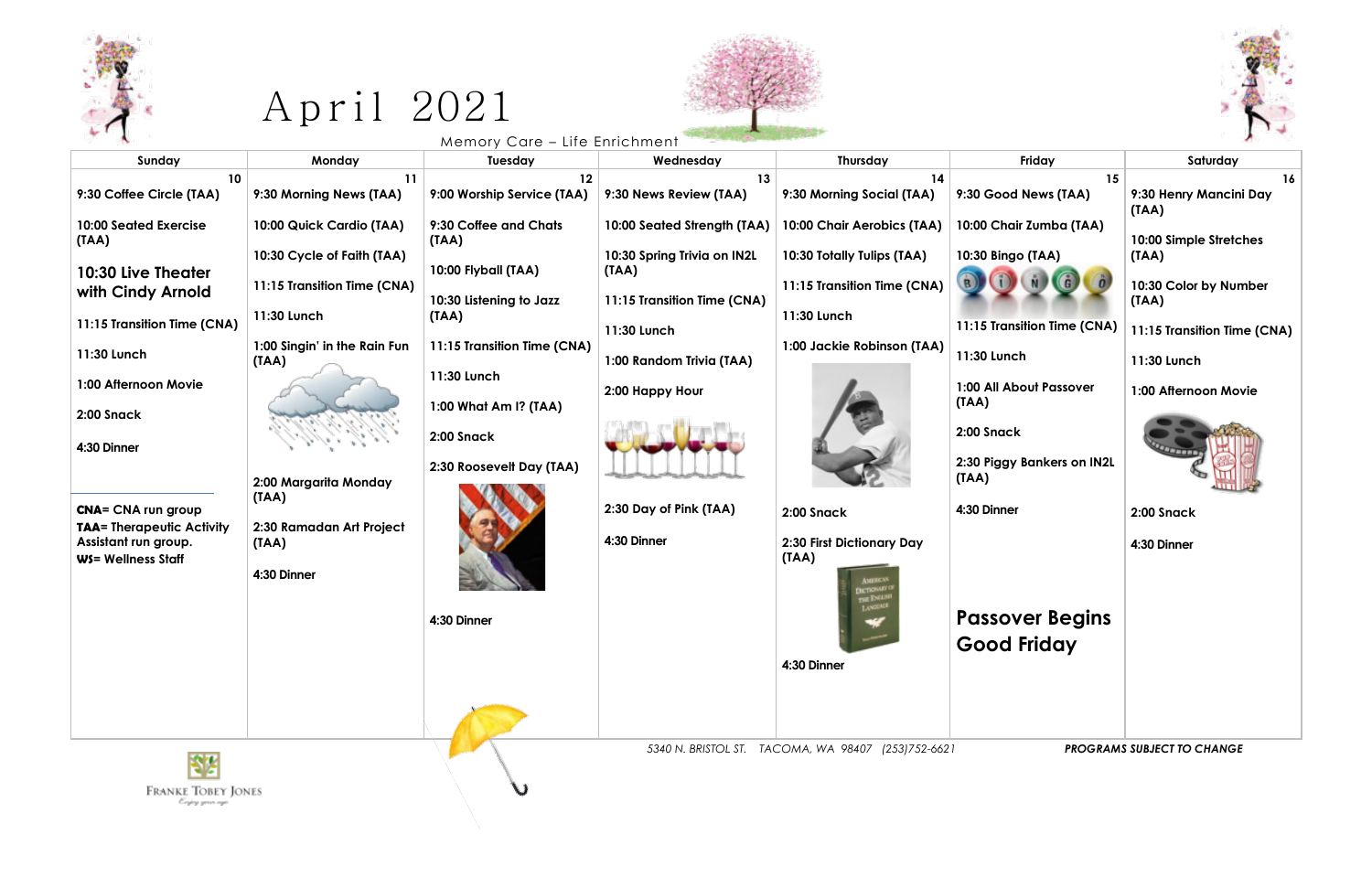

## April 2021



|                                                          |                                   |                                                 |                                                   | لعرجا                                       |                                          |                                    |
|----------------------------------------------------------|-----------------------------------|-------------------------------------------------|---------------------------------------------------|---------------------------------------------|------------------------------------------|------------------------------------|
|                                                          |                                   |                                                 | Memory Care – Life Enrichment                     | <b>FRANKE TOBEY JONES</b><br>Enjoy your ago |                                          |                                    |
| Sunday                                                   | Monday                            | Tuesday                                         | Wednesday                                         | <b>Thursday</b>                             | Friday                                   | Saturday                           |
| 17                                                       | 18                                | 19                                              | 20                                                | 21                                          | 22                                       | 23                                 |
| 9:30 Can You Picture This?<br>(TAA)                      | 9:30 Morning Social (TAA)         | 9:00 Worship Service (TAA)                      | 9:30 All About Pussy Willows<br>(TAA)             | 9:30 Morning News (TAA)                     | 9:30 Jelly Bean Day (TAA)                | 9:30 History of Coca Cola<br>(TAA) |
|                                                          | 10:00 Seated Strength<br>(TAA)    | 9:30 Good News (TAA)                            | 10:00 Quick Cardio (TAA)                          | 10:00 Simple Stretch (TAA)                  |                                          | 10:00 Chair Dancing (TAA)          |
|                                                          | 10:30 A Taxing Situation<br>(TAA) | 10:00 Chair Zumba (TAA)<br>10:30 Banana Pudding | 10:30 Picture It- Double<br><b>Exposure (TAA)</b> | 10:30 All About Mushrooms<br>(TAA)          |                                          | 10:30 Sharpen Your Sense<br>(IAA)  |
|                                                          | 11:15 Transition Time (CNA)       | Trifle (TAA)                                    | 11:15 Transition Time (CNA)                       |                                             | 10:00 Chair Aerobics (TAA)               |                                    |
| 10:00 Morning Stretch (TAA)<br>10:30 Evolution of        | 11:30 Lunch                       |                                                 | 11:30 Lunch                                       |                                             | 10:30 All About Earth Day<br>(TAA)       |                                    |
| the Easter<br><b>Bunny (TAA)</b>                         | 1:00 Marathon Monday<br>(TAA)     |                                                 | 1:00 Hit Parade Day (TAA)                         |                                             | 11:15 Transition Time (CNA)              | 11:15 Transition Time (CNA)        |
|                                                          |                                   | 11:15 Transition Time                           | 2:00 Happy Hour                                   | 11:15 Transition Time (CNA)                 | 11:30 Lunch                              | 11:30 Lunch                        |
| 11:15 Transition Time (CNA)                              |                                   | (CNA)                                           |                                                   | 11:30 Lunch                                 | 1:00 Unique Endangered<br>Animals (TAA)  | 1:00 Afternoon Movie               |
| 11:30 Lunch<br>1:00 Afternoon Movie (TAA)                |                                   | 11:30 Lunch<br>1:00 What Am I? (TAA)            |                                                   | 1:00 Bingo (TAA)                            | 2:00 Italian Soda Social                 |                                    |
| 2:00 Snack                                               | 2:00 Snack                        | 2:00 Snack                                      | 2:30 Trivia on IN2L (TAA)                         |                                             | 2:30 What Am I? (TAA)                    |                                    |
| 4:30 Dinner                                              | 2:30 Finish the Phrase (TAA)      | 2:30 Picture This (TAA)                         | 4:30 Dinner                                       | 2:00 Snack                                  | 4:30 Dinner                              |                                    |
|                                                          | 4:30 Dinner                       |                                                 |                                                   | 2:30 Name That Tune (TAA)                   |                                          | 2:00 Snack                         |
| <b>Easter Sunday</b>                                     |                                   |                                                 |                                                   | 4:30 Dinner                                 |                                          | 4:30 Dinner                        |
| <b>CNA= CNA run group</b>                                |                                   |                                                 |                                                   |                                             | <b>Passover Ends</b><br><b>Earth Day</b> |                                    |
| <b>TAA= Therapeutic Activity</b><br>Assistant run group. |                                   | 4:30 Dinner                                     |                                                   |                                             |                                          |                                    |
| WS= Wellness Staff                                       |                                   |                                                 |                                                   |                                             |                                          |                                    |

| Friday                           | Saturday                                                       |  |  |  |  |
|----------------------------------|----------------------------------------------------------------|--|--|--|--|
| 22<br>elly Bean Day (TAA)        | 23<br>9:30 History of Coca Cola<br>(TAA)                       |  |  |  |  |
|                                  | 10:00 Chair Dancing (TAA)<br>10:30 Sharpen Your Sense<br>(TAA) |  |  |  |  |
| <b>Chair Aerobics (TAA)</b>      |                                                                |  |  |  |  |
| <b>All About Earth Day</b>       | <b>DID YOU KNOW</b>                                            |  |  |  |  |
| <b>Transition Time (CNA)</b>     |                                                                |  |  |  |  |
| Lunch                            | 11:15 Transition Time (CNA)<br>11:30 Lunch                     |  |  |  |  |
| Inique Endangered                |                                                                |  |  |  |  |
| als (TAA)                        | 1:00 Afternoon Movie                                           |  |  |  |  |
| <b>alian Soda Social</b>         |                                                                |  |  |  |  |
| Vhat Am I? (TAA)                 |                                                                |  |  |  |  |
| inner                            |                                                                |  |  |  |  |
|                                  | 2:00 Snack                                                     |  |  |  |  |
| assover Ends<br><b>Earth Day</b> | 4:30 Dinner                                                    |  |  |  |  |

*5340 N. BRISTOL ST. TACOMA, WA 98407 (253)752-6621 PROGRAMS SUBJECT TO CHANGE*